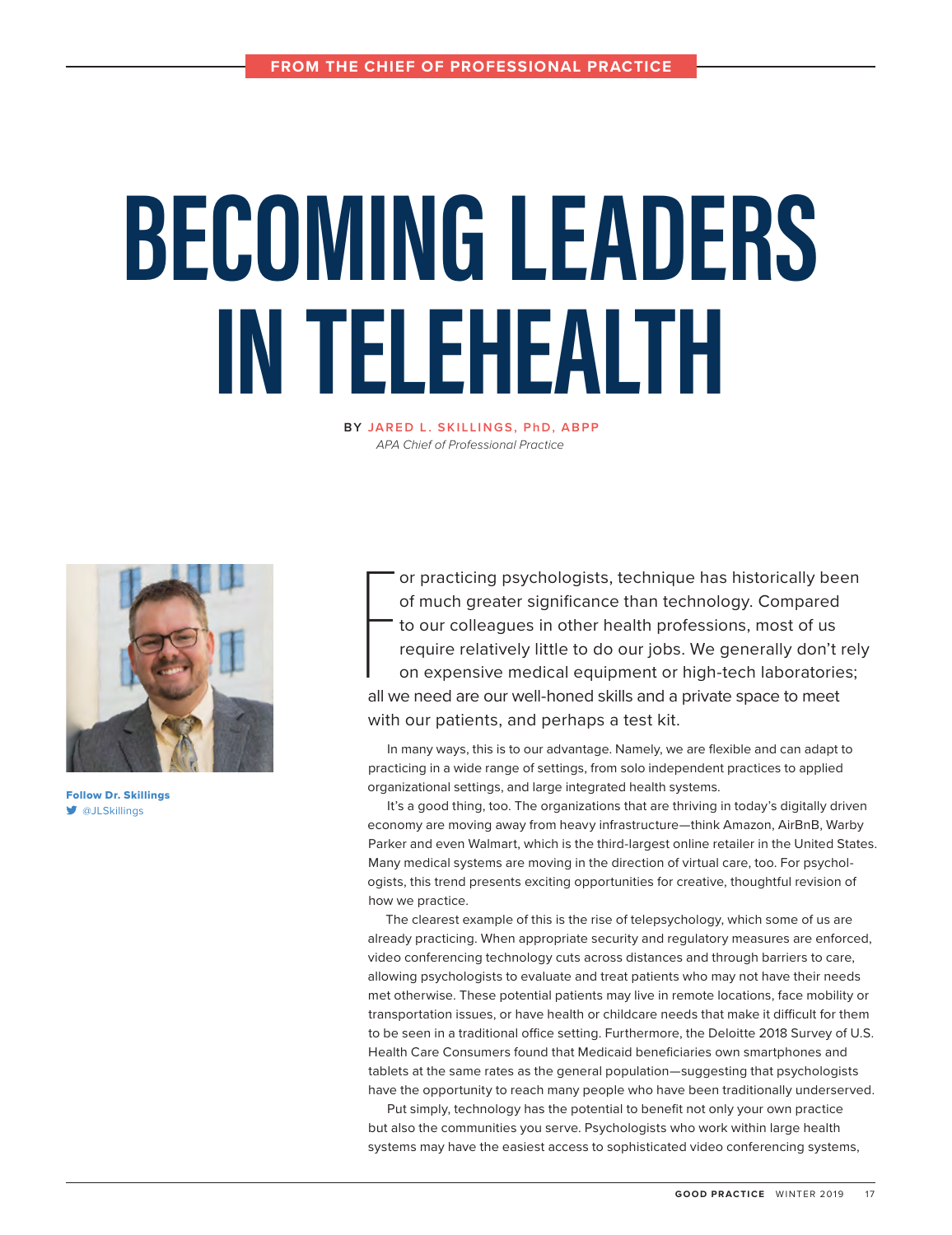#### **Advancing Practice**

but user-friendly, HIPAA-compliant technologies are also now readily available to private practitioners who wish to connect with patients remotely. You can count on telepsychology to grow even more prevalent as time goes on: Third-party payers are recognizing its value and reimbursing accordingly. In 2019 we expect the Psychology Interjurisdictional Compact, or PSYPACT, to become operational and begin making it easier for psychologists to practice telepsychology across some state lines.

Of course, telepsychology isn't the only technological innovation impacting how psychology is practiced. Outcome tracking—available to you through APA's Mental and Behavioral Health Registry, or MBHR is making it easier for psychologists to track patient outcomes and meet quality reporting requirements. Digital assessment tools, mood-tracking apps, and virtual reality and artificial intelligence will continue to make big waves in our field for some time.

I recognize that not all of us are thrilled and inspired by this rapid influx—some might say intrusion—of technology into our profession. But remember that these are tools meant to enhance, not compromise, the rigorous, evidence-based, deeply personal work you do with your patients, whether you're face-to-face or screen-to-screen. These tools represent new mechanisms for delivery of the high quality of services you've always provided—only more efficiently, and to more people who need us. But using them certainly isn't required, and you will likely find that some technologies are better for your practice than others.

As practicing psychologists, we are by nature (and by training!) curious, discerning and analytical. I'm confident that these traits will be assets as together we navigate—and ideally, lead—the infusion of technology into behavioral health care across the country and the world. ●

#### **Reimbursement Rates**

*Here's a sampling of nationwide telehealth services reimbursement rates for 2019*

> Psychiatric diagnostic interview

## \$140.00

Individual psychotherapy, 45 minutes \$91.18

Psychotherapy for crisis, initial 60 minutes \$142.72

Family psychotherapy with patient

\$114.61 Group

psychotherapy, per patient \$27.39

> Health and behavior, assessment

\$23.43

Health and behavior, individual intervention

\$21.26

Neurobehavioral status exam \$97.31

*Rates will vary according to location.* 

## Coding for Telehealth

*What Current Procedural Terminology (CPT)® codes should you use when providing telehealth services?* 

The telehealth codes psychologists can use fall into three broad categories: psychotherapy, health and behavior, and neurobehavioral status exams (but not psychological or neuropsychological testing):

|                                                                            | <b>CPT CODES</b>    |
|----------------------------------------------------------------------------|---------------------|
| Psychiatric diagnostic<br>interview examination                            | 90791               |
| Interactive complexity psychi-<br>atry services and procedures             | 90785               |
| Individual psychotherapy                                                   | 90832, 90834, 90837 |
| Psychotherapy<br>for crisis                                                | 90839, 90840        |
| Psychoanalysis                                                             | 90845               |
| <b>Family psychotherapy</b><br>without the patient present                 | 90846               |
| <b>Family psychotherapy</b><br>with the patient present                    | 90847               |
| Individual and group health<br>and behavior assessment<br>and intervention | 96150-96154         |
| Neurobehavioral status<br>examination                                      | 96116               |

Two of these services were added to the telehealth list in 2018: psychotherapy for crisis and interactive complexity. "Interactive complexity focuses on the extra challenges that some patients present," explains Diane Pedulla, JD, director of regulatory affairs at APA. Examples might include an older patient with communication challenges or a child having problems in school because of mental health issues. The interactive complexity code must always be used in conjunction with a base code, such as psychotherapy.

Another change last year was the elimination of a modifier indicating when a service was provided via telehealth. "You have to indicate the site of service anyway, so they can tell if it's telehealth," says Pedulla.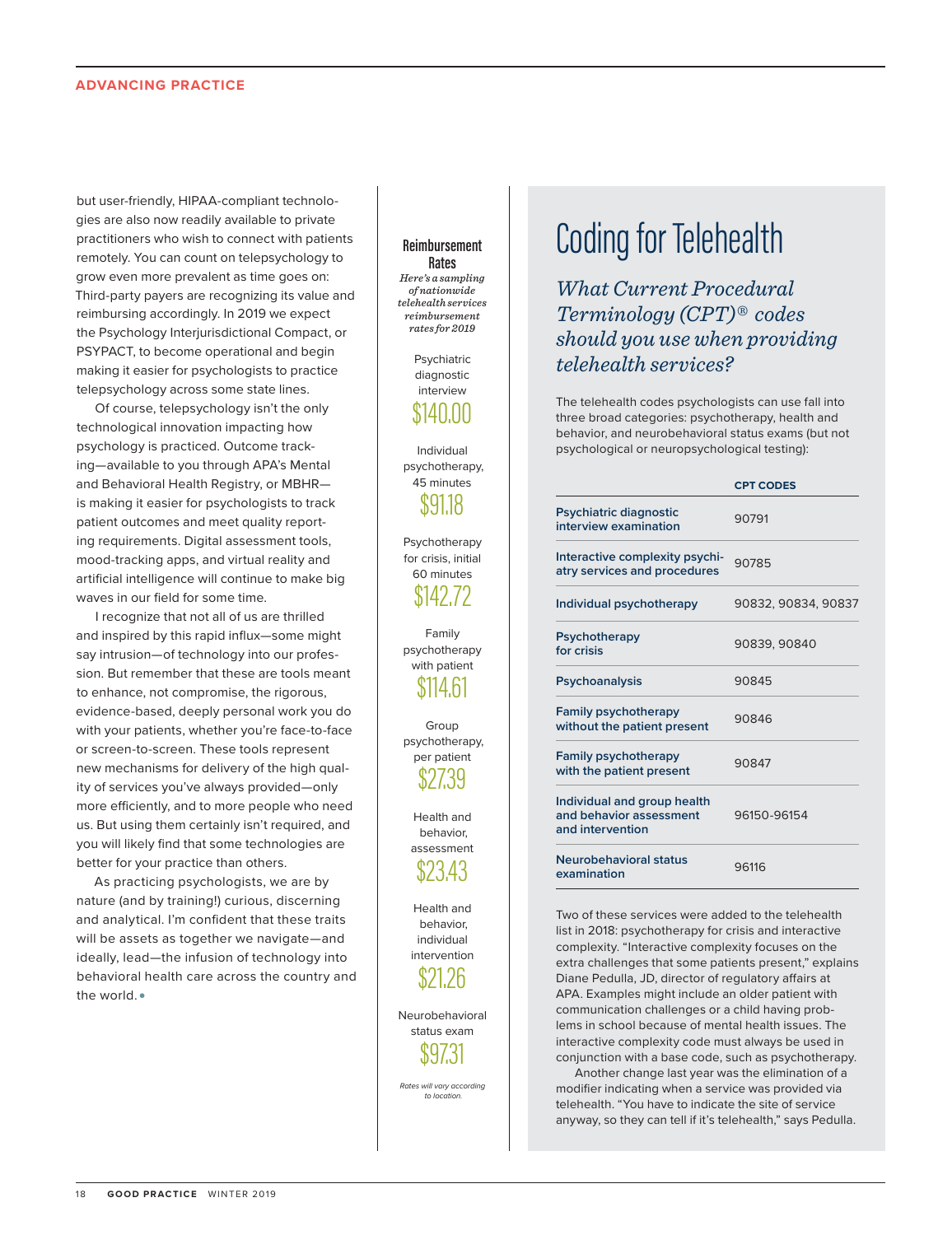## **GETTING PAID FOR TELEHEALTH**

*By offering psychological services through telecommunications technologies instead of in-person, telepsychology can improve access to all sorts of patients.*



employees who **CAN'T TAKE TIME OFF** from work

individuals living in **RURAL AREAS** far from health care facilities

people whose chronic health conditions render them **HOMEBOUND**

### PUBLIC

#### **VETERANS AFFAIRS**

Actively working to remove barriers to telehealth

2018 new rule allows VA psychologists to practice telehealth across state lines regardless of license state

> Does not have to be done at VA facilities

Only applies to psychologists directly employed by the VA, not community providers

• What's covered in one state may not be in another

lō

- No federal mandate to include telehealth in state programs
- Always check with your state Medicaid agency before offering telehealth services

**MEDICAID**

by state Many states cover telehealth in some form

**MEDICARE**

*Includes several services as part of its telehealth program:*

diagnostic examination psychotherapy psychoanalysis health and behavior assessment intervention neurobehavioral status examination

Part B of traditional fee-for-service places limitations on services. Limitations include requiring the Medicare beneficiary/patient to be in either a rural area or in an area that is underserved by health professionals

## PRIVATE

*Currently, 36 states plus the District of Columbia have telehealth coverage mandates to ensure private insurers cover teleheath services.*

- Videoconferencing is usually included in these mandates but phone, fax, and/or email are often excluded
- Some states allow insurance companies to limit coverage to only in-network providers